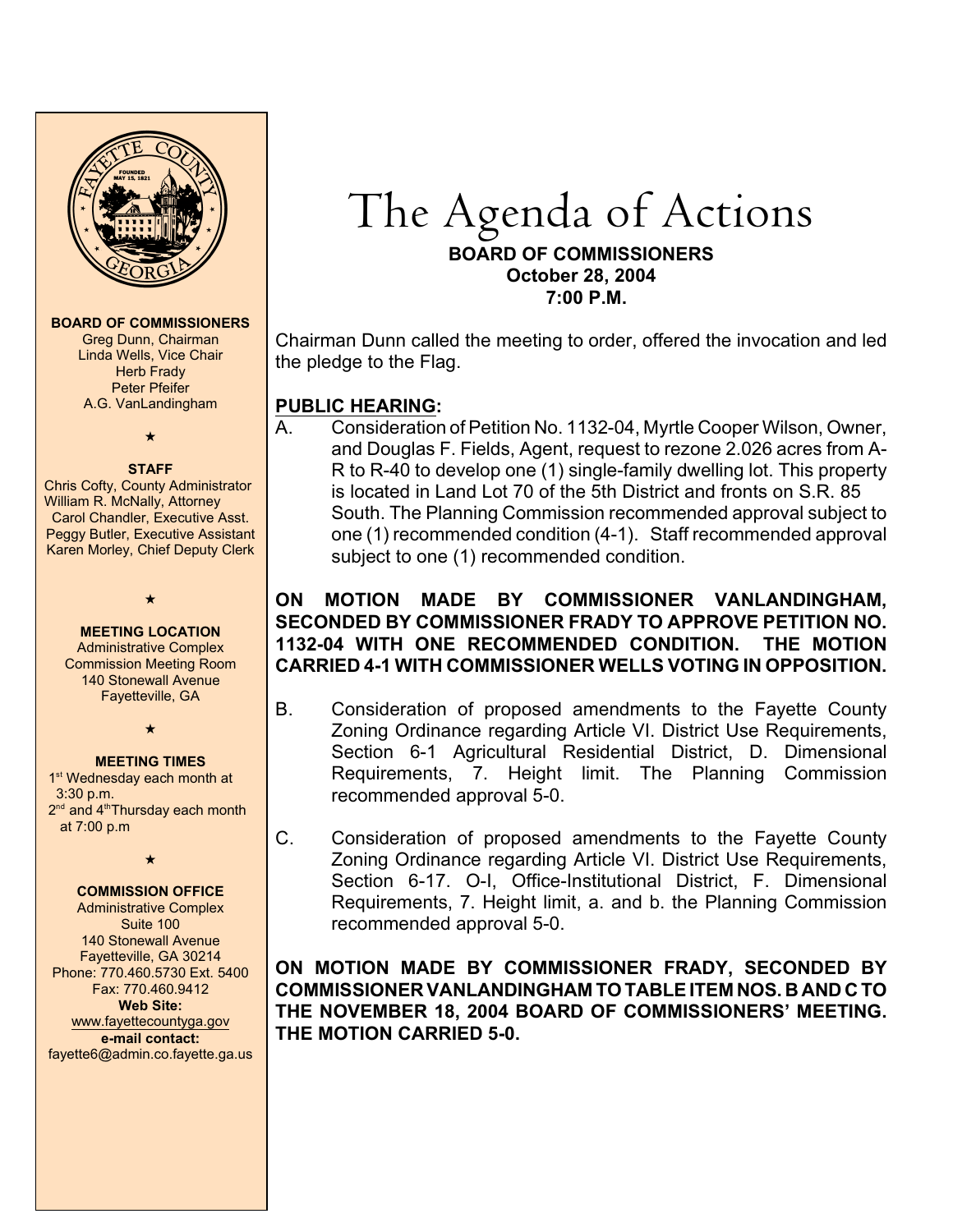**Agenda of Actions October 28, 2004 Page 2**

**CONSENT AGENDA: ON MOTION MADE BY COMMISSIONER VANLANDINGHAM, SECONDED BY COMMISSIONER WELLS TO APPROVE THE CONSENT AGENDA AS PRESENTED. THE MOTION CARRIED 5-0.**

- 1. Approval of request from the Sheriff's Department to transfer insurance reimbursement from the General Fund to Sheriff's Department-Criminal Investigation Division budget account code 10030321-522233 in the amount of \$8,792.26.
- 2. Approval of request from Director of Business Services Mark Pullium to approve FY 2004 year-end budget adjustments required for compliance with Budgetary Laws and to satisfy the Georgia Department of Audits and Accounts.
- 3. Approval to change County Commission meeting from Thursday, November 11<sup>th</sup>, 2004 (Veterans' Day) 7:00 p.m. to Thursday, November  $18<sup>th</sup>$ , 2004 at 7:00 p.m.
- 4. Approval of Water Committee recommendation to issue a contract to Mallett & Associates for the Lake McIntosh project.
- 5. Approval of minutes for Board of Commissioners meeting held on October 14, 2004.

# **PUBLIC COMMENT:**

Members of the public are allowed up to five minutes each to address the Board on issues of concern other than those items which are on this evening's agenda.

# **NONE.**

# **STAFF REPORTS:**

**SEWER LINE EASEMENT:** Assistant County Attorney Dennis Davenport asked for the Board's consideration in approving ratification of the sewer line easement between the City of Fayetteville and Fayette County for the area in front of the library.

**ON MOTION MADE BY COMMISSIONER WELLS, SECONDED BY COMMISSIONER FRADY TO APPROVE RATIFICATION OF THE SEWER LINE EASEMENT AGREEMENT BETWEEN THE CITY OF FAYETTEVILLE AND FAYETTE COUNTY. THE MOTION CARRIED 5-0.**

**EXECUTIVE SESSION:** Assistant County Attorney Dennis Davenport requested an executive session to discuss three legal items.